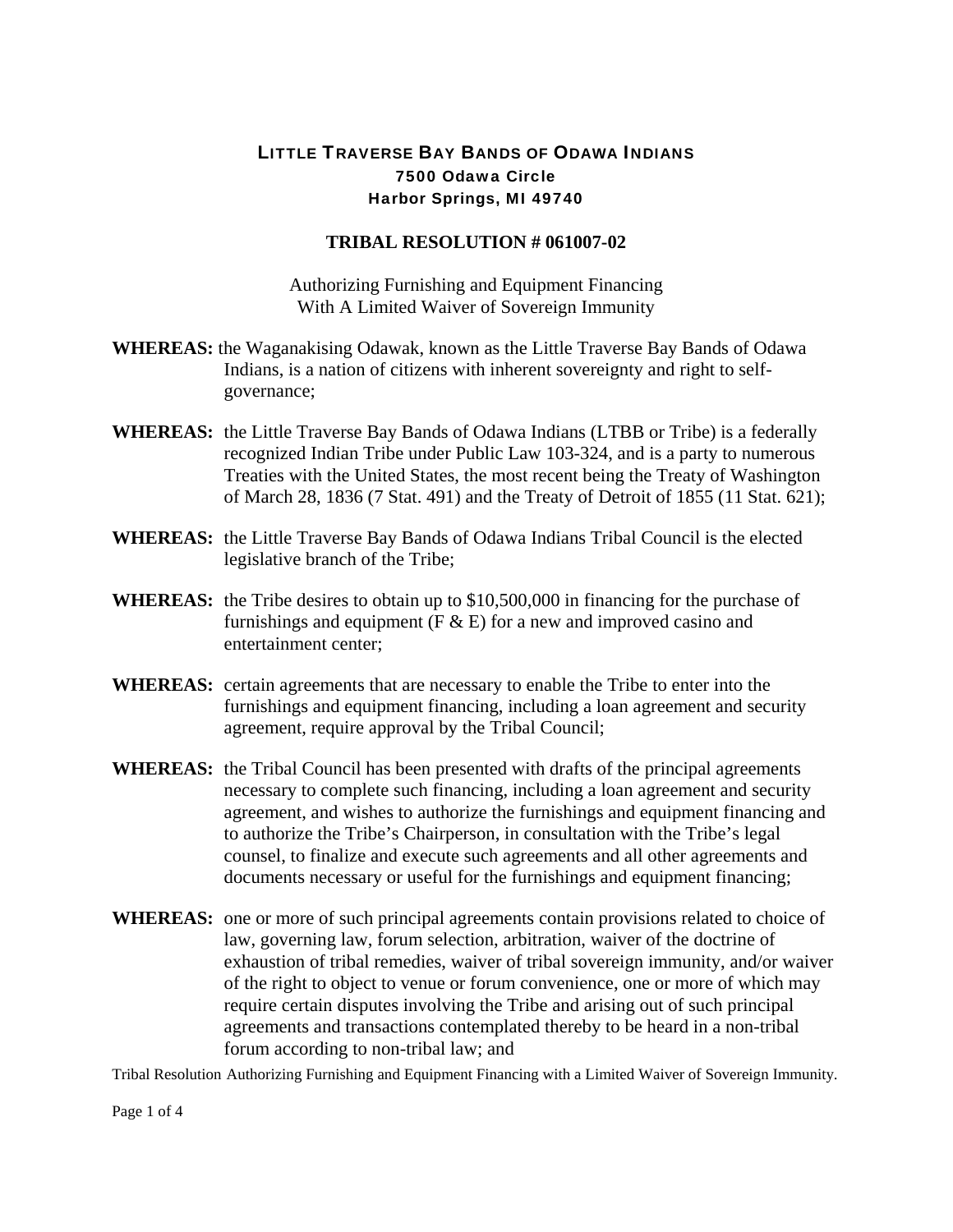## **THEREFORE BE IT RESOLVED THAT:**

1. Approval of Loan Agreement and Security Agreement. The Tribal Council hereby approves the draft loan agreement and draft security agreement, substantially in the forms presented to the Tribal Council, together with such modifications thereof and supplements thereto from time to time as shall be approved by the Tribal Chairman, a written designee of the Tribal Chairman, or if the Tribal Chairman or such a designee shall be unavailable, such other person permitted by the law of the Tribe to act in the stead of the Tribal Chairman (the "Authorized Tribal Representative"), after consultation with legal counsel for the Tribe, with the Authorized Tribal Representative's execution thereof being conclusive evidence of such approval and consultation.

2. Other Documents and Instruments. The Tribal Council hereby authorizes the Authorized Tribal Representative on behalf of the Tribe to execute and deliver such other agreements (including indemnity agreements), documents, certificates, orders, requests and instruments as may be contemplated by the Loan Agreement or the Security Agreement or as may be necessary or appropriate in connection with the consummation of the furnishings and equipment financing, with the Authorized Tribal Representative's execution thereof being conclusive evidence of such approval and consultation (the Loan Agreement, the Security Agreement and all such other documents, certificates, orders, requests and instruments, collectively, the "F&E Financing Documents");

3. Supplemental Indenture. Without limiting the foregoing authority of the Authorized Tribal Representative to execute and deliver any F&E Financing Documents, the Authorized Tribal Representative is hereby further authorized to execute and deliver a Supplemental Indenture to the Indenture dated February 10, 2006 previously entered into by the Tribe and U.S. Bank National Association, as Trustee (the "Indenture"), for the purpose of making it clear that the execution and performance of the F&E Financing Documents will not violate the Indenture. Such Supplemental Indenture shall be in such form as the Authorized Tribal Representative shall approve after consultation with legal counsel for the Tribe, as necessary and appropriate for that purpose, with the Authorized Tribal Representative's execution thereof being conclusive evidence of such approval and consultation.

4. Approval of Limited Waiver of Sovereign Immunity and other Legal Provisions. The Tribal Council has considered each provision contained in each of the F&E Financing Documents related to choice of law, governing law, forum selection, arbitration, waiver of the doctrine of exhaustion of tribal remedies, waiver of tribal sovereign immunity, or waiver of the right to object to venue or forum convenience and all other waivers, and such provisions are hereby approved as the valid and binding obligations of the Tribe, enforceable against the Tribe in accordance with their terms, so long as the applicable documents in which such provisions appear or are referenced shall be in effect, subject to such modifications from time-to-time as may be permitted under all applicable documents.

Tribal Resolution Authorizing Furnishing and Equipment Financing with a Limited Waiver of Sovereign Immunity.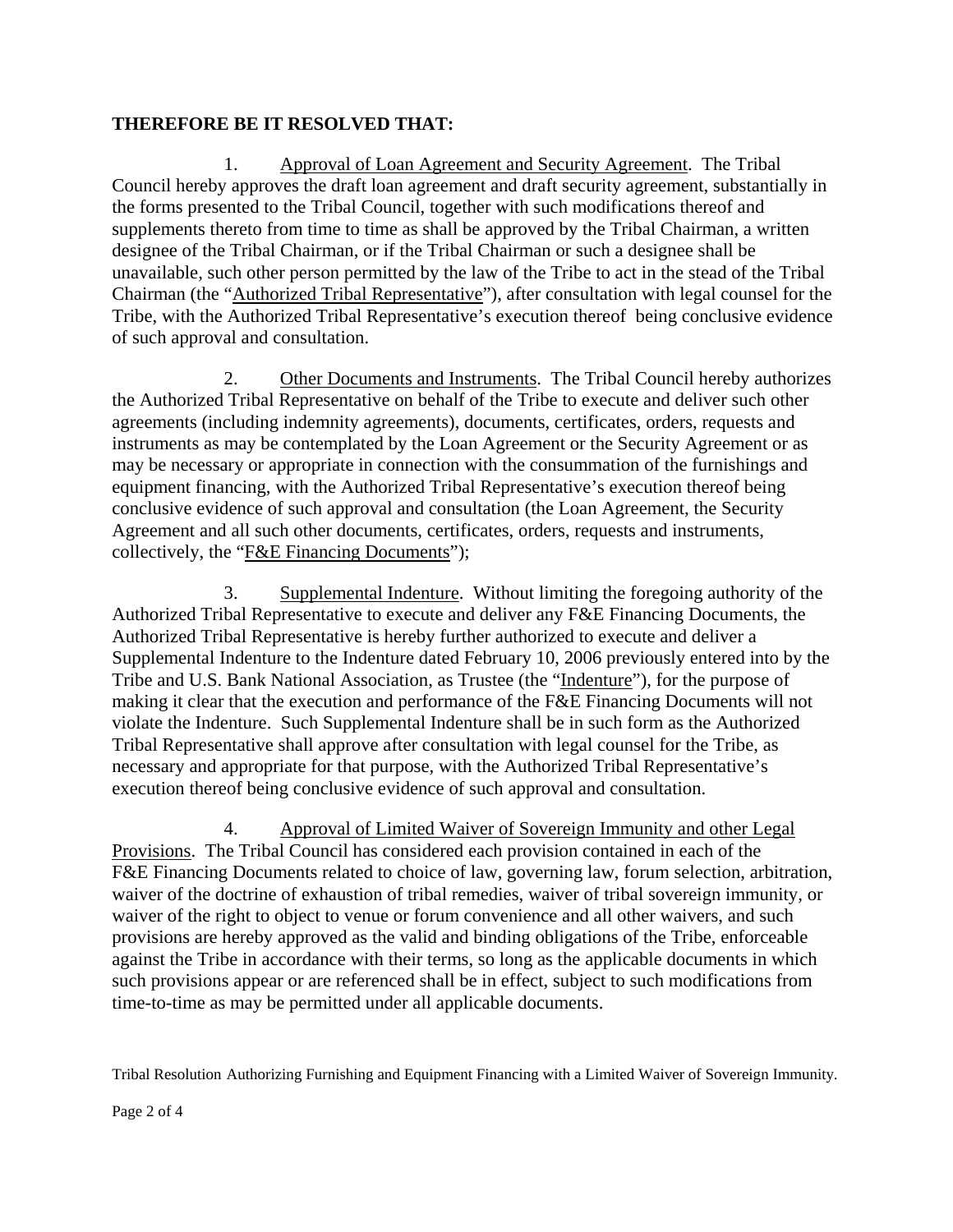5. Foreclosure Provisions. For judgments, decrees, orders, warrants, subpoenas, records or other judicial acts of the Little Traverse Bay Bands of Odawa Indians Tribal Courts resulting from any action under the F&E Financing Documents, including without limitation a foreclosure judgment, a Tribal police officer is authorized to execute such judgment, decree, order, warrant, subpoena, record or other judicial act. In the case of any such foreclosure order or judgment, after delivery of such order or judgment by a Tribal police officer, such police officer may proceed to enter upon any property of the Tribe to remove such personal property or to permit removal by the party in whose favor the order or judgment was issued.

6. Other Matters. The Tribal Council hereby authorizes the Authorized Tribal Representative to take or cause to be taken any other actions necessary for the execution, delivery and performance of the F&E Financing Documents or the proper implementation of the actions approved hereby.

7. Determination. The Tribal Council hereby determines that no laws, ordinances, resolutions or other actions of the Tribe, either written or established by custom or tradition: (i) prohibit the Tribe from approving the matters herein approved or the execution, delivery or performance of the F&E Financing Documents by any party and the consummation of the transactions therein contemplated; or (ii) create any obligation of the Tribe to submit these matters for approval of or consent from any other entity of the Tribe, or to any vote by members of the Tribe.

8. Miscellaneous. If any provision of this Resolution or the application of any provision of this Resolution is held to be invalid, the remainder of the Resolution shall not be affected with respect to the same.

Tribal Resolution Authorizing Furnishing and Equipment Financing with a Limited Waiver of Sovereign Immunity.